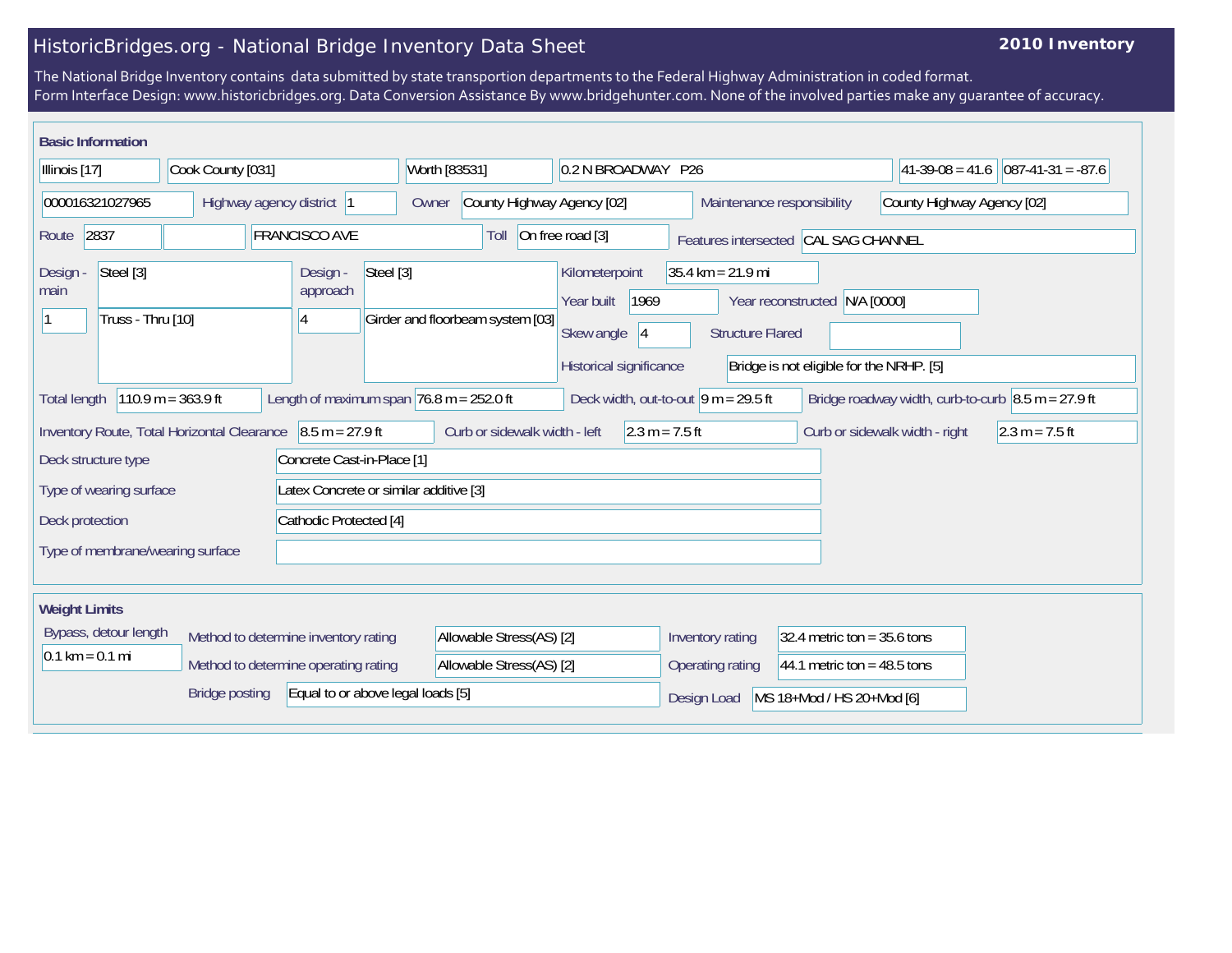| <b>Functional Details</b>                                                              |                                                                                         |  |  |  |
|----------------------------------------------------------------------------------------|-----------------------------------------------------------------------------------------|--|--|--|
| Average daily truck traffi 9<br>7900<br>Average Daily Traffic                          | Year 2006<br>2021<br>Future average daily traffic<br>7200<br>%<br>Year                  |  |  |  |
| Road classification<br>Collector (Urban) [17]                                          | Approach roadway width<br>$8.5 m = 27.9 ft$<br>Lanes on structure 2                     |  |  |  |
| Type of service on bridge Highway [1]                                                  | Bridge median<br>Direction of traffic 2 - way traffic [2]                               |  |  |  |
| Parallel structure designation<br>No parallel structure exists. [N]                    |                                                                                         |  |  |  |
| Type of service under bridge<br>Waterway [5]                                           | Navigation control<br>Lanes under structure<br>10                                       |  |  |  |
| Navigation vertical clearanc<br>$0 = N/A$                                              | Navigation horizontal clearance $ 0 = N/A $                                             |  |  |  |
| Minimum navigation vertical clearance, vertical lift bridge                            | Minimum vertical clearance over bridge roadway<br>$5.33 m = 17.5 ft$                    |  |  |  |
| Minimum lateral underclearance reference feature Feature not a highway or railroad [N] |                                                                                         |  |  |  |
| Minimum lateral underclearance on right $0 = N/A$                                      | Minimum lateral underclearance on left $0 = N/A$                                        |  |  |  |
| Minimum Vertical Underclearance $ 0 = N/A $                                            | Minimum vertical underclearance reference feature Feature not a highway or railroad [N] |  |  |  |
| Appraisal ratings - underclearances N/A [N]                                            |                                                                                         |  |  |  |
|                                                                                        |                                                                                         |  |  |  |
| <b>Repair and Replacement Plans</b>                                                    |                                                                                         |  |  |  |
| Type of work to be performed                                                           | Work done by                                                                            |  |  |  |
|                                                                                        | Bridge improvement cost<br> 0 <br>$ 0\rangle$<br>Roadway improvement cost               |  |  |  |
|                                                                                        | $0 m = 0.0 ft$<br>Length of structure improvement<br>Total project cost<br> 0           |  |  |  |
|                                                                                        | Year of improvement cost estimate                                                       |  |  |  |
|                                                                                        | Border bridge - state<br>Border bridge - percent responsibility of other state          |  |  |  |
|                                                                                        | Border bridge - structure number                                                        |  |  |  |